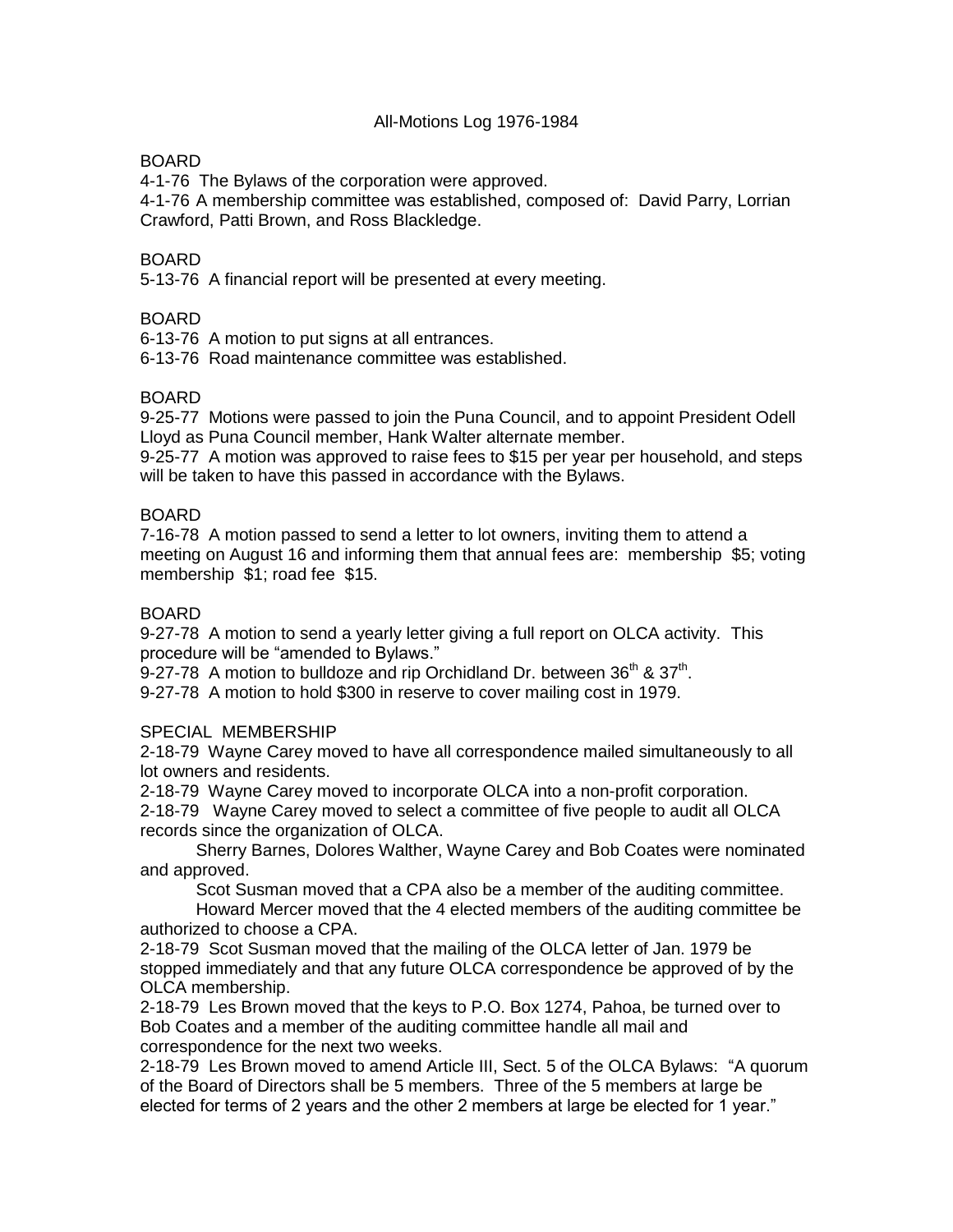### GENERAL MEMBERSHIP

3-4-79 The proposed amendments to the Bylaws, Article III, Sect. 5, were read and passed.

3-4-79 Howard Mercer, Gordon Shiguera, Scott Susman, Bob Coates and Wayne Carey were elected at-large members of the Board.

3-4-79 Gordon Shiguera moved to authorize the Board of Directors to use funds not exceeding \$500 to improve sections of Pohaku Dr., if not improved by Civil Defense in the next two weeks.

3-4-79 Les Brown moved to wait on road repairs until Civil Defense complete their work. 3-4-79 Fran Carey was voted corresponding secretary.

### BOARD

3-18-79 Les Brown moved that copies of the proposed Bylaws, including functions of the Board of Directors and suggestions by members of OLCA, be written in ballot form and mailed to the members for vote prior to the next meeting.

3-18-79 Barbara Brown moved to concentrate funds on the 5 access road—Pohaku, Laniuma, Orchidland, Auli'i and  $40<sup>th</sup>$ . The motion passed by a vote of 6 for, 4 against. 3-18-79 Hank Walther moved to accept Dolores Walther's draft of the amended Bylaws. 3-18-79 Steve Grauberger moved that the Board be given a limit of \$3500 for road work.

3-18-79 A motion to send the newsletter twice yearly passed.

### BOARD

4-17-79 Wayne Carey moved to have the RMC contact bidders to give estimates on the initial major improvements on the access roads. The motion passed.

4-17-79 Bob Coates moved to accept Wayne Carey's report for the Auditing Committee and to turn it over to the Prosecuting Attorney. The motion passed.

4-17-79 Dolores Walther moved to give our corresponding Secretary a petty cash fund of \$50, which she is to keep track of, turning over all receipts to the treasurer upon request for renewal of such fund when it is depleted. The motion passed.

#### GENERAL MEMBERSHIP

6-14-79 Nominations for President were: Bob Coates, Wayne Carey and Gordon Shigeura.. Bob Coates was elected.

6-14-79 Nominations for Vice President were: Wayne Carey, Gordon Shigeura, Leslie Brown, Scott Susman and Ralph Boyea. Gordon Shigeura was elected.

6-14-79 Nominations for Treasurer were: Dolores Walther, William Hanson and Barbara Brown. William Hanson was elected.

6-14-79 Nominations for Recording Secretary were: Fran Carey and Clair Akaka. Clair Akaka was elected.

6-14-79 Nominations for Corresponding Secretary were: Odell Lloyd, Scott Susman and Dolores Walther. Scott Susman was elected.

6-14-79 Nominations for the Board of Directors were: Ralph Boyea, Loren Akaka, Odell Lloyd, Leslie Brown, Hank Walther and Howard Mercer. Ralph Boyea, Hank Walther, Howard Mercer and Loren Akaka were elected.

6-14-79 Fran Carey moved to have a meeting within 8 weeks of the general membership meeting to approve a budget. The motion was approved and the Bylaws ballot changed to read this way.

6-14-79 Leslie Brown moved that a majority of people voting on the Bylaws have to vote in favor of an item in order for it to become a Bylaw. The motion passed.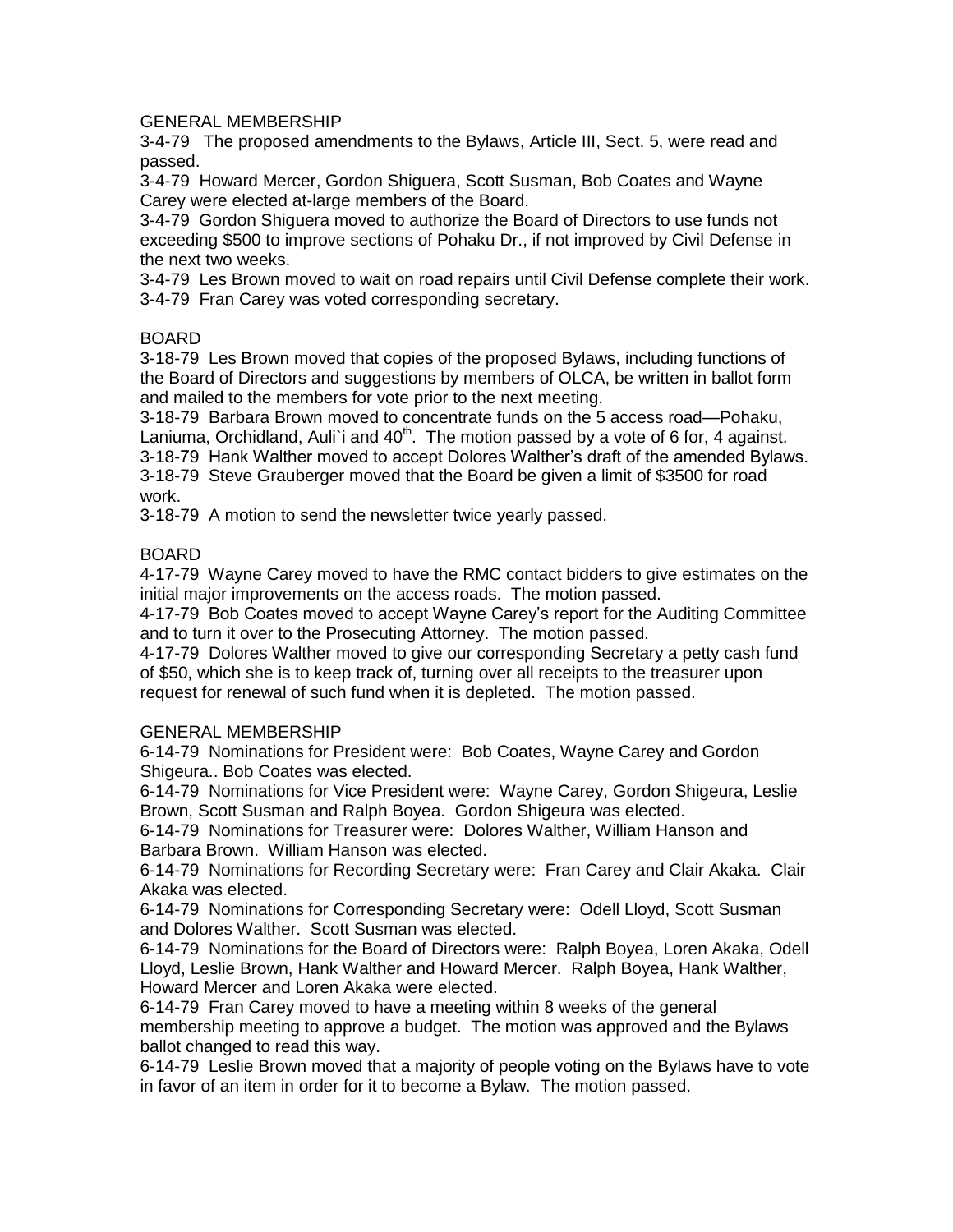6-14-79 A motion was made and passed to allow anyone who becomes a member by July 1 to vote on the Bylaws.

6-14-79 Wayne Carey moved to send a letter return receipt requested to all general contractors that operate bulldozers in our area, stating that we want them to trailer their dozers on our roads and that we will hold them responsible for any damage that their equipment causes while in Orchidland Estates. The motion passed.

## BOARD

7-26-79 Howard Mercer moved that OLCA's president, treasurer, and corresponding secretary each be bonded for \$10,000. The motion passed.

7-26-79 Howard Mercer moved that OLCA subscribe to the *Puna Independent News* at an annual cost of \$10. The motion passed.

### GENERAL MEMBERSHIP

8-9-79 Les Brown moved that Hawaii senators and congressmen be contacted in the pursuance of Civil Defense money for road repairs, which was denied because OLCA was not incorporated as of February, 1979. The motion passed.

8-9-79 Les Brown moved to approve the budget presented by the treasurer. The motion passed.

8-9-79 Roy Myers moved to amend the Bylaws to include the definition of "Fiscal Year" to be from July 1 through June 30. The motion passed.

8-9-79 Roy Myers moved to accept the Bylaws as amended. The motion passed. 8-9-79 Les Brown moved that a maximum of \$500 be kept in the checking account and that the balance of funds be kept in an interest-bearing savings account. The motion carried.

8-9-79 Les Brown moved to designate \$1000 each for repair of Aulii, Laniuma, Pohaku and  $40<sup>th</sup>$ , and that \$500 be designated for the repair of Ilima St. The motion failed. 8-9-79 Scott Susman moved that the October newsletter be mailed to all Orchidland property owners. The motion carried.

8-9-79 Scott Susman moved that 500 copies of the Bylaws be printed and 200 copies be mailed to members who have paid the \$1 initiation fee. The motion passed. 8-9-79 Scott Susman moved to use first class mail service [as opposed to bulk rate] for the mailing of the October newsletter and Bylaws. The motion passed.

# BOARD

9-19-79 Ralph Boyea moved that the corresponding secretary hire a typist at a cost of no more than \$250 to type the October newsletter. The motion passed. 9-19-79 Scott Susman moved that a partial list of members present at the August 9 general membership meeting become an amendment to the minutes to show that a quorum was met. The motion carried.

# BOARD

1-29-80 Bill Hanson moved that the newsletter be sent to all property owners.

Ralph Boyea moved to include the membership drive in the newsletter.

Bill Hanson moved that the total expenses incurred during the production and mailing of the newsletter be no more than \$800. All three motions carried.

1-29-80 Howard Mercer moved that Ken Jarvis be OLCA's representative to contact any necessary agencies to find out more about forming a volunteer fire department in our area. The motion carried.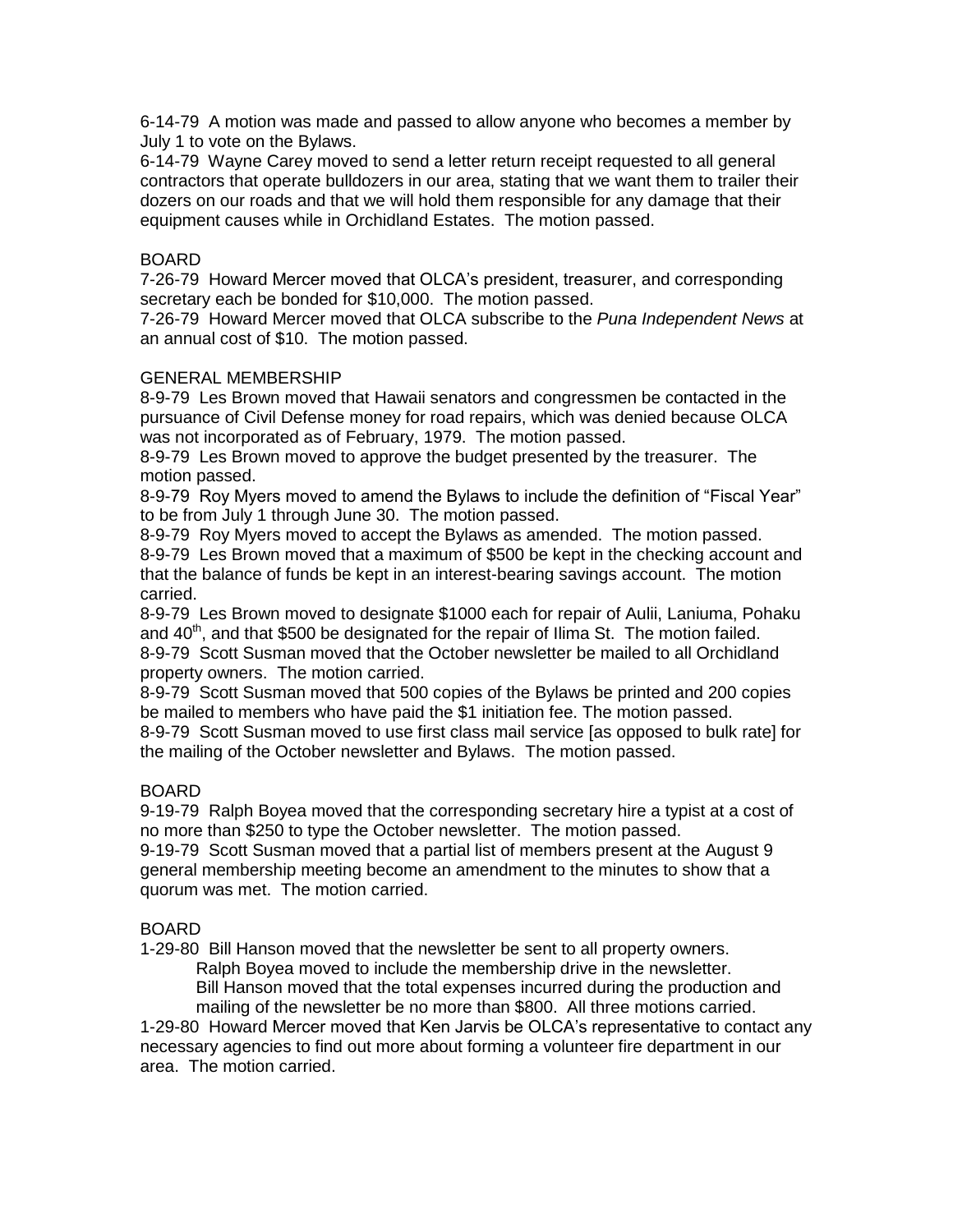## GENERAL MEMBERSHIP

6-12-80 Jim Scanlon and Ralph Boyea were nominated for president. Jim Scanlon was elected.

6-12-80 Gordon Shigeura was reelected for vice president.

6-12-80 Bill Hanson was reelected for treasurer.

6-12-80 Fran Carey was nominated for Recording Secretary. She was elected.

6-12-80 Polly Bugg was nominated for Corresponding Secretary; she was elected. 6-12-80 Ralph Boyea, Robert Coates, John Connick, Odell Lloyd, Howard Mercer, Dolores Walther, Brian Domina, Loren Akaka, and B.J. Grassley were nominated for Board of Directors. Ralph Boyea, Robert Coates, Loren Akaka and B.J. Grassley were elected.

# BOARD

6-24-80 A motion passed that all committee work be reviewed by the Board before being accepted or used.

6-24-80 A motion passed that the April newsletter be sent to all lot owners and the October newsletter be sent to association members only.

### GENERAL MEMBERSHIP

8-7-80 A motion passed to put \$1000 in a Membership Drive Fund to send  $2^{nd}$  and  $3^{rd}$ reminders to members who had not joined for the year, and to add \$454 more than originally allotted to the Contingency Fund, leaving \$5000 for road maintenance. A motion passed to accept the amended budget.

### BOARD

3-12-81 A motion to accept President Scanlon's letter of resignation was passed.

# SPECIAL MEMBERSHIP

3-26-81 A motion passed that the Vice President assume the presidency until the end of the term.

3-26-81 Nominations for Vice President were: Hank Walther, David Parry and Odell Lloyd. Odell Lloyd was elected.

3-26-81 Nominations for Corresponding Secretary were: Momi Moore, Dolores Walther and Mary Jo Meyers. Mary Jo Meyers was elected.

All officers will serve until the end of the term.

3-26-81 A motion passed to add an additional \$4000 to the present \$5000 in the roadwork fund to rip and crown approximately 1 ½ blocks of Orchidland Dr.

A second motion passed, to send letters to property owners explaining the upcoming road work and that Orchidland will be divided into sections for donations to the roadwork fund; the location of each donor's lot will determine in which are that money will be spent.

3-26-81 A motion passed to purchase a lot in Orchidland to be developed as a community park.

3-26-81 A motion passed to write a thank you letter to Okono and Sons for the extra work that was donated to Orchidland Community Association.

3-26-81 A motion passed to eliminate anything other than roadwork business in the proposed roadwork fundraising letter to be sent to all property owners, so as not to confuse the issue.

A second motion passed, to give each owner 3 options as to how their money should be used for the roadwork. The insert to be returned with the money should read: 1) name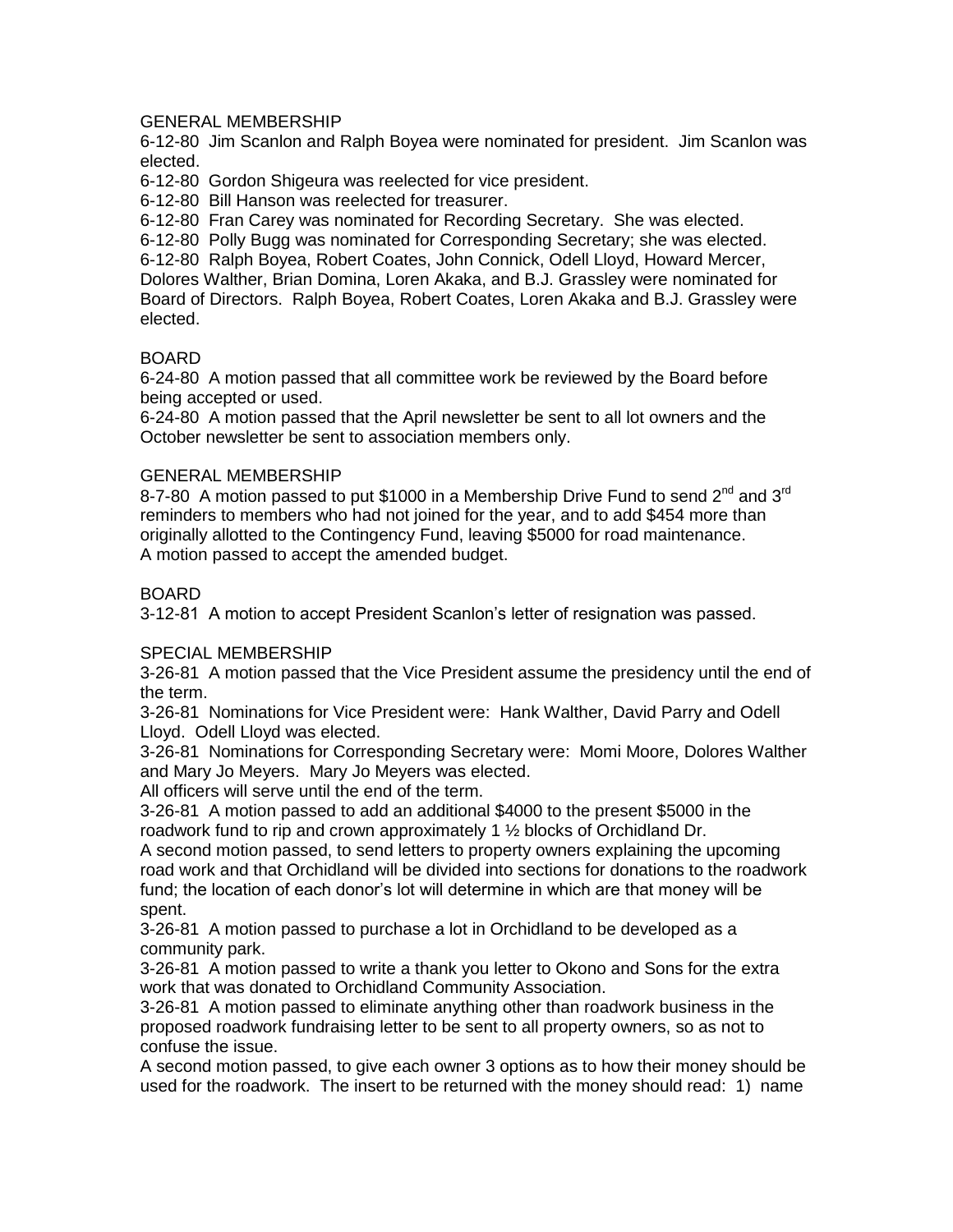of main access road to reach my lot 2) other specific road and 3) to be decided by road committee.

3-26-81 A motion passed to write a letter to Andrade Service, Inc. about damages done to the cement on Mapuana and Pohaku by his bulldozer, and informing him that any further damages noted by his equipment will be charged for by the Association. All future use of our roads by his equipment is to be done by trailer as far as the road has been improved and from that point the dozer is to be "walked" with one track only on the road.

## GENERAL MEMBERSHIP

6-11-81 A motion to approve the letter to Andrade Service, Inc., was passed, with the addition that it also mention that we expect subsequent road improvements in the subdivision to be respected as well as current ones.

6-11-81 Nominations for President were: Felix Werth and Odell Lloyd. Odell Lloyd was elected.

Nominations for Vice President were: David Parry and Felix Werth. David Parry was elected.

Vicki Blume and Jane Killam were nominated for Corresponding Secretary. Jane Killam was elected.

Momi Moore and Loren Akaka were nominated for Recording Secretary. Momi Moore was elected.

Betty Jane Grassley, Bill Hanson, Gordon Shigeura, and Bob Coates were elected to the Board of Directors.

6-11-81 Mary Jo Meyers moved that Corresponding Secretary and Treasurer become paid positions, requiring an amendment to Article VII, Sect. 9 of the Bylaws. The motion failed.

# BOARD

6-25-81 David Parry moved that OLCA purchase 2 staplers and a used typewriter. The motion passed.

6-25-81 Bob Coates nominated Betty Jane Grassley Chairman of the Road Committee. The motion passed, with recognition of the great job she's done.

## GENERAL MEMBERSHIP

8-13-81 Eight Bylaws changes were accepted:

1) Amend Article III, Sect. 1 to read: "An honorary membership may be appointed by the Board of Directors. Such membership will be subject to full payment of dues and allow full voting rights."

2) Amend Article VII, Sect. 8 to read: "A quorum shall consist of five (5) Board members."

3) Amend Article VII, Sect. 10 to read: "A Director who misses two (2) consecutive board meetings is automatically removed from office, the vacancy of which shall be filled as provided by these bylaws. This Director may be reappointed by the board of directors if he or she can show good cause for the absenteeism."

4) Amend Article VII, Sect. 5 to read: "That all of the board of directors shall be notified ten (10) days in advance of all regular board meetings."

5) Amend Article VII, Sect. 5 to read: "That all regular board of directors meetings shall be held the third Thursday on alternate months."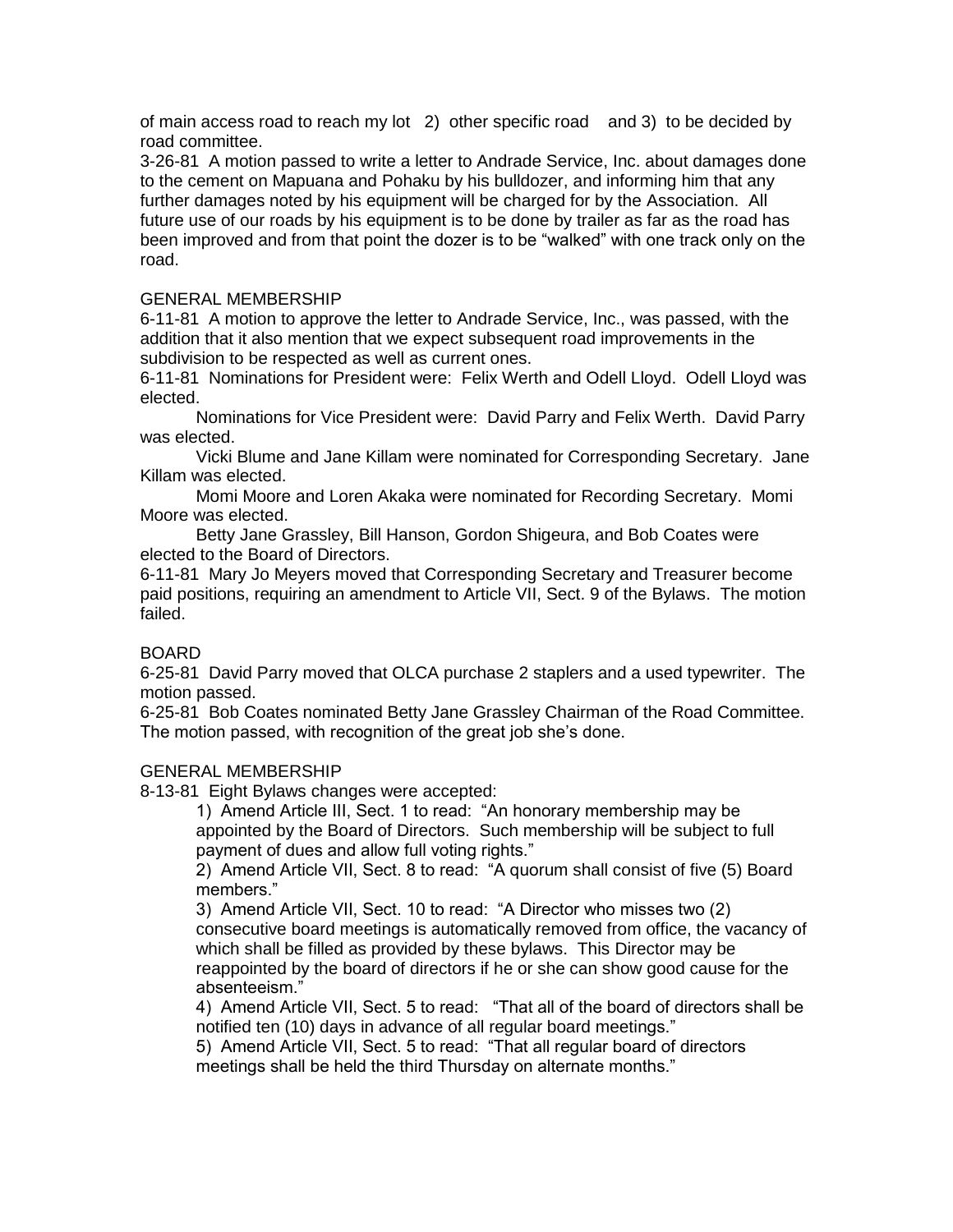6) Amend Article VII, Sect. 2 to read: "Should any vacancy occur in the board for any cause, the board of directors shall appoint a successor to hold office for the remainder of the unexpired term."

7) Clarify Article VI, Sect. 3: "That all island members shall be notified by written notice not less than seven (7) days in advance of the special meeting."

8) Amend Article VII, Sect. 2: "Should a vacancy occur in the President's office, the Vice President shall automatically succeed him and shall hold office for the remainder of the unexpired term."

8-13-81 Mary Jo Myers moved to accept the 1981-1982 budget. The motion passed. 8-13-81 Loren Akaka moved that \$10,335.97 collected for road improvement funds be turned over to the road committee. The motion passed.

8-13-81 Victoria Brown moved to use undesignated road funds on all the streets; the motion carried.

8-13-81 David Parry moved to research what funds each of the access roads have and report what was designated at the next meeting. The motion passed.

8-13-81 Betty Jane Grassley moved that the Board determine where the designated money goes. The motion passed.

8-13-81 Loren Akaka moved that Gordon Shigeura and Trina Browning be officially accepted as honorary members of Orchidland Association. The motion passed. 8-13-81 Nominations for Corresponding Secretary were Dolores Walther and Trina

Browning. The vote ended in a tie twice; Trina relinquished her vote to Dolores.

### BOARD

9-17-81 Bob Coates moved to authorize the RMC to spend \$10,000 to spread, roll and oil cinders up to 38<sup>th</sup> Avenue on Orchidland Drive. The motion passed.

9-17-81 A motion passed that \$2095 be added to the approved road fund donation for Pohaku Drive.

#### BOARD

11-19-81 Bill Hansen moved to authorize the RMC to spend \$1695 on  $40<sup>th</sup>$  Avenue and \$2164 on Pohaku Drive plus any additional money that is contributed. The motion carried.

# BOARD

1-21-82 A motion passed to spend \$1595 in road maintenance funds for cinders and maintenance of Increment 1 and \$5000 for Increment 3, beginning at 38<sup>th</sup> Avenue.

# BOARD

3-18-82 Dolores Walther moved to allocate no more than \$200 for fabricating road signs. The motion passed.

3-18-82 Bob Coates moved to make 5 signs for entrances to Orchidland Estates, advising that all track vehicles must be trailered. The motion passed.

3-18-82 Bob Coates moved to propose a Bylaws amendment to eliminate the classified amount of \$15 per year for road maintenance. The amount will be determined yearly by the General Membership at the General Membership meeting. The motion passed. 3-18-82 Dolores Walther moved to send a letter to Stanley Hara from President Lloyd

requesting him to consider contributing a piece of property for OLCA activities. The motion passed.

3-18-82 Betty Jane Grassley moved to send Mr. Ichibachi and members of the Mormon church a copy of the minutes to share any interest we may have and to welcome them to participate at meetings. The motion passed.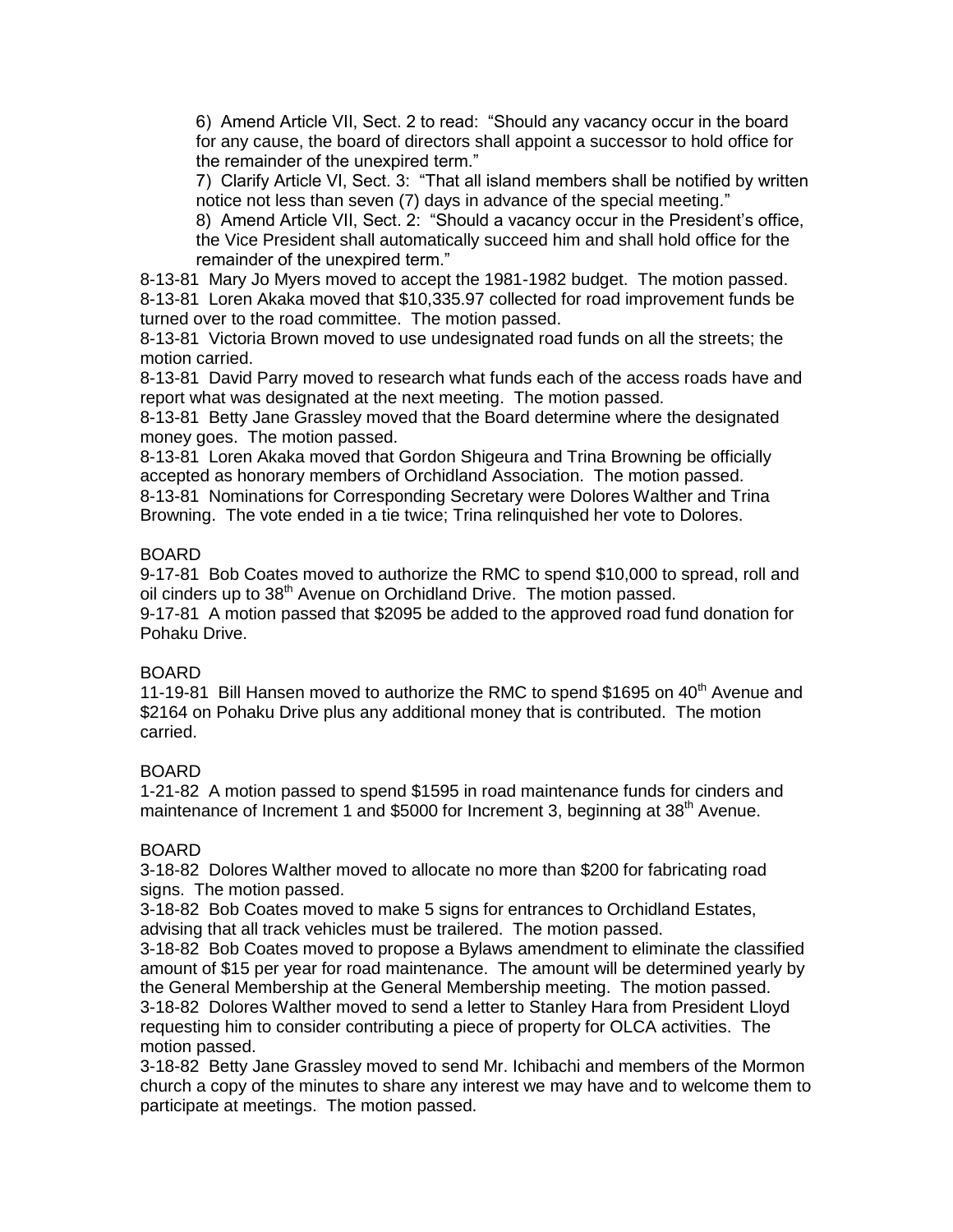## BOARD

5-20-82 A motion passed to allocate \$1000 for road improvement on Orchidland Dr. between 39<sup>th</sup> and 40<sup>th</sup>.

#### GENERAL MEMBERSHIP

6-10-82 Hank Walther moved to vote at the next membership meeting to delete from the Bylaws, Article V, Assessments:

"All property owners in Orchidland Estates shall be requested to pay a fee of \$15 yearly for road maintenance" and to substitute: "All property owners in OLE will be assessed a yearly road maintenance fee. The fee to be assessed must be approved by the membership at a general or special meeting of the association." The motion was approved.

6-10-82 Nominees for Board of Directors were: Bob Coates, Kelly Moran, Paul Rosendahl, Dean Banks, Paul Ingledew, Betty Jane Grassley, Tom Thompson, Les Brown, Edward Delapp and Gordon Shigeura. Bob Coates, Dean Banks, Paul Ingledew and Paul Rosendahl were elected.

6-10-82 Bob Coates nominated David Parry to continue as Vice President. He accepted and was elected. The other officers will carry over until other arrangements can be made.

#### BOARD

7-22-82 Bob Coates moved to appoint Paul Ingledew as Road Chairman. The motion carried.

7-22-82 Paul Rosendahl moved to set aside \$600 with discretion for outside administrative assistance. The motion carried. [An accountant or clerical person will assist an OLCA officer with paperwork when and only if needed.]

7-22-82 David Parry moved that the Board would have no objection to the posting of the "Baha`i Center" sign on Auli`i St. near the Highway as long as it complies with the County Billboard Ordinance. The motion carried.

#### GENERAL MEMBERSHIP

8-12-82 Les Brown moved to approve an Annual Harvest Moon Fair.

Les Brown moved to allocate \$2500 to be available to organize the Fair. Both motions passed.

8-12-82 Ed Delapp moved to approve the budget for 1982-1983. The motion carried. 8-12-82 Bob Coates moved to adopt the proposed Bylaws change. Paul Rosendahl offered a friendly amendment to reword the amendment as follows: "All property owners in Orchidland Estates shall be requested to make a yearly donation for road maintenance for the amount of which to be approved by the membership at a general or special meeting of the association." The motion passed, and to be voted on in Jan. 1983 8-12-82 Loren Akaka nominated Peggy Rosendahl for Recording Secretary. She was elected.

Loren Akaka resigned as Treasurer, and Mark Malecki volunteered to fill the position.

8-12-82 Les Brown moved to allow non-members in our community to advertise in the OLCA newsletters for a fee, to be determined by the editor. The motion carried. 8-12-82 Les Brown moved to send a letter to the Police Department and County Engineer, to permit them to tow unwanted cars away that are junked along our roads. The motion carried.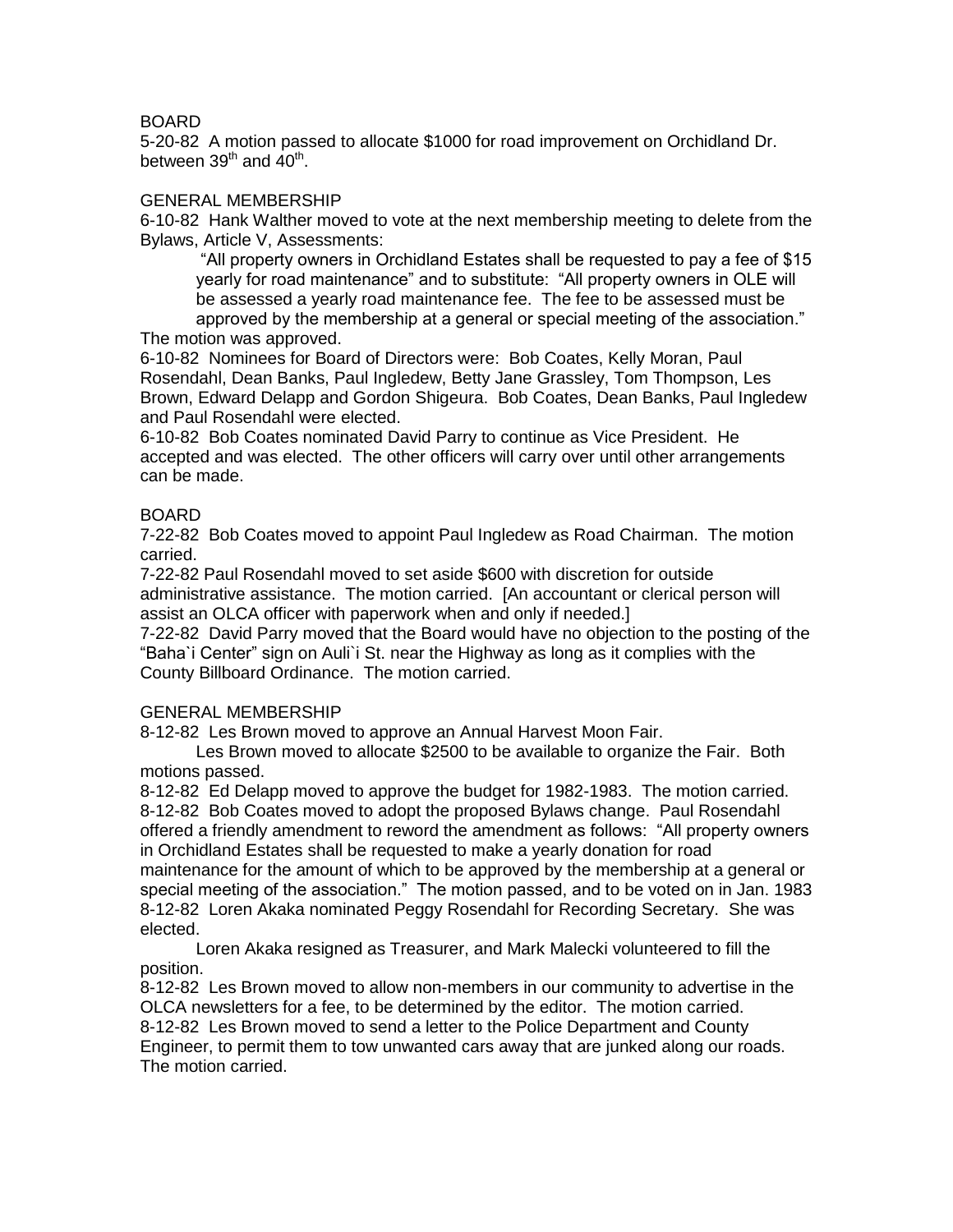8-12-82 Mark Malecki moved that money sent in by property owners, specifying just "donation" in the membership/road improvement insert, should be used for general purposes. The motion carried.

BOARD

9-16-82 David Parry moved to select an established group to prepare the necessary tax forms for OLCA. The motion passed unanimously.

9-16-82 Dolores Walther moved to use \$400 to fix the cemented section on  $40<sup>th</sup>$  Ave. The motion passed.

9-16-82 Paul Ingledew moved to purchase signs for Auli`i and Orchidland, at a cost of \$250. The motion passed.

# GENERAL MEMBERSHIP

2-3-83 Gordon Shigeura moved to accept the above Bylaws change: "All property owners in Orchidland Estates shall be requested to make a yearly donation for road maintenance for the amount of which to be approved by the membership at a general or special meeting of the association." The motion passed.

2-3-83 Dolores Walther moved to request a \$25 road maintenance fee. The motion carried.

2-3-83 Dolores Walther moved to use \$200 from the secretarial fund to consult with a lawyer on how legally to assess property owners for road maintenance fees. The motion passed.

# BOARD

3-17-83 Bob Coates moved to elect William Blackstone for treasurer. Motion carried.

### BOARD

7-28-83 Dolores Walther moved to accept the cookbook project. The motion carried. 7-28-83 Paul Ingledew moved to allocate \$2500 for the Harvest Moon Fair. Motion carried.

#### GENERAL MEMBERSHIP

8-18-83 Peggy Rosenthal moved to allocate an additional \$500 for the Harvest Moon Fair. The motion carried.

8-18-83 Ed Delapp moved to accept the budget. Motion carried.

8-18-83 David Parry moved to allocate an additional \$100 for the cookbook to cover freight expenses and miscellaneous expenses. Motion carried.

8-18-83 Peggy Rosenthal moved to amend the budget to allocate \$800 for additional road work. The motion carried.

#### BOARD

10-13-83 B.J. Grassley moved to review invoices and all relevant information concerning the cookbook at a meeting at Paul Ingledew's home. The motion carried. 10-13-83 Peggy Rosenthal moved to set up a procedure to answer all

correspondence—letters sent to Treasurer will be given to the President or 2 at-large Directors to answer. The motion carried.

10-13-83 Bob Coates moved to establish a maximum of \$500 in the checking account, with the balance in an interest-bearing account.

10-13-83 Bob Coates moved to send the upcoming newsletter to all property owners. Motion carried.

10-13-83 B.J. Grassley moved to amend the budget to allow \$4000 to be spent on road work. Motion carried.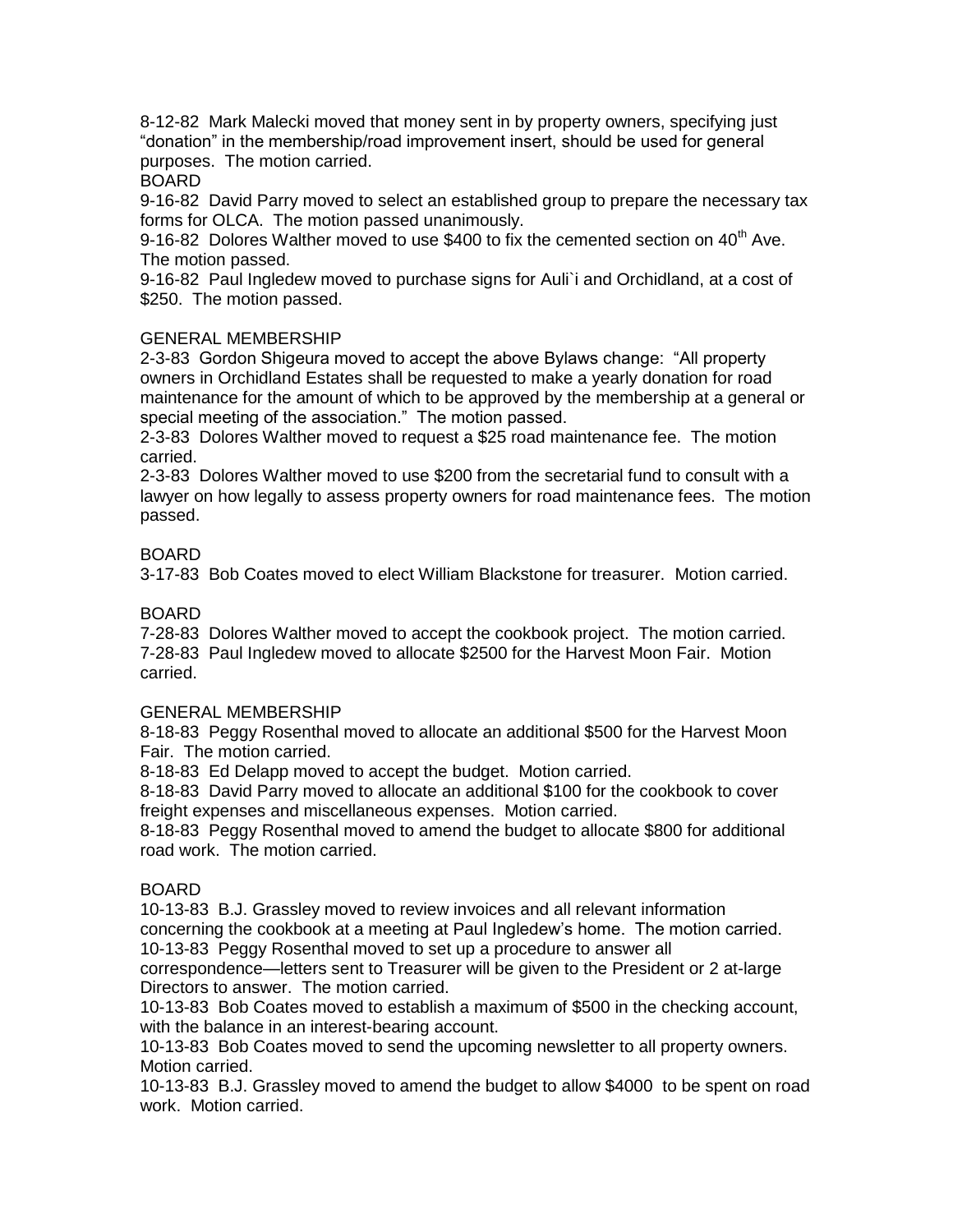### BOARD

11-17-83 A motion passed to establish a purchase order system to enable the treasurer to have a current financial report at any time.

#### BOARD

1-20-84 \$1000 was spent on purchase of a road grader. Bob Coates moved to allocate \$500 to move the grader and have it repaired. Motion carried.

#### BOARD

3-15-84 Peggy Rosenthal moved to allocate \$50 for consultation with Stuart Oda regarding change of Bylaws concerning a mandatory road assessment. Motion carried.

#### GENERAL MEMBERSHIP

6-14-84 Les Brown moved that "we send a letter to all property owners stating that there has been a court case in Hawaiian Paradise Park and that we are assessing a road maintenance fee of \$25. The motion carried.

6-14-84 The following were elected unanimously:

President Lin Church Vice President Vince McClellum Corresponding Secretary Bob Coates Recording Secretary Mike Mamczarz Treasurer Inga Boyea

Directors David Parry, Faron Simpson, Victoria Brown and James Waltjen 6-14-84 Les Brown moved to change the format in the Bylaws dealing with scheduling of meetings. The time and day of meetings will be set by the Board of Directors and the regularity will remain the same. This first reading was accepted by those present.

#### BOARD

9-8-84 Mike Mamczarz moved to allocate \$2500 to prepare entrances for paving. The motion passed.

9-8-84 David Parry moved to allocate \$150 for filing cabinets. The motion carried. 9-8-84 Mike Mamczarz moved that road assessment exemptions will not be issued to anyone for any reason. The motion passed.

#### BOARD

9-29-84 Victoria Brown moved to allocate \$200 for gravel for the mailboxes. The motion passed.

9-29-84 Bob Coates moved to allocate funds to copy the Bylaws. The motion passed. 9-29-84 Bob Coates moved to require and allocate funds to make 10 copies of the minutes for all meetings.

9-29-84 Victoria Brown moved to allocate \$1500 for a concrete test pavement. The motion passed.

9-29-84 Mike Mamczarz moved to approve the feasibility survey to procure electricity for plat 62  $(40<sup>th</sup>$  and side streets). No administrative expenses are approved.

#### BOARD

12-27-84 Victoria Brown moved to elect Joyce Black as secretary. The motion carried.